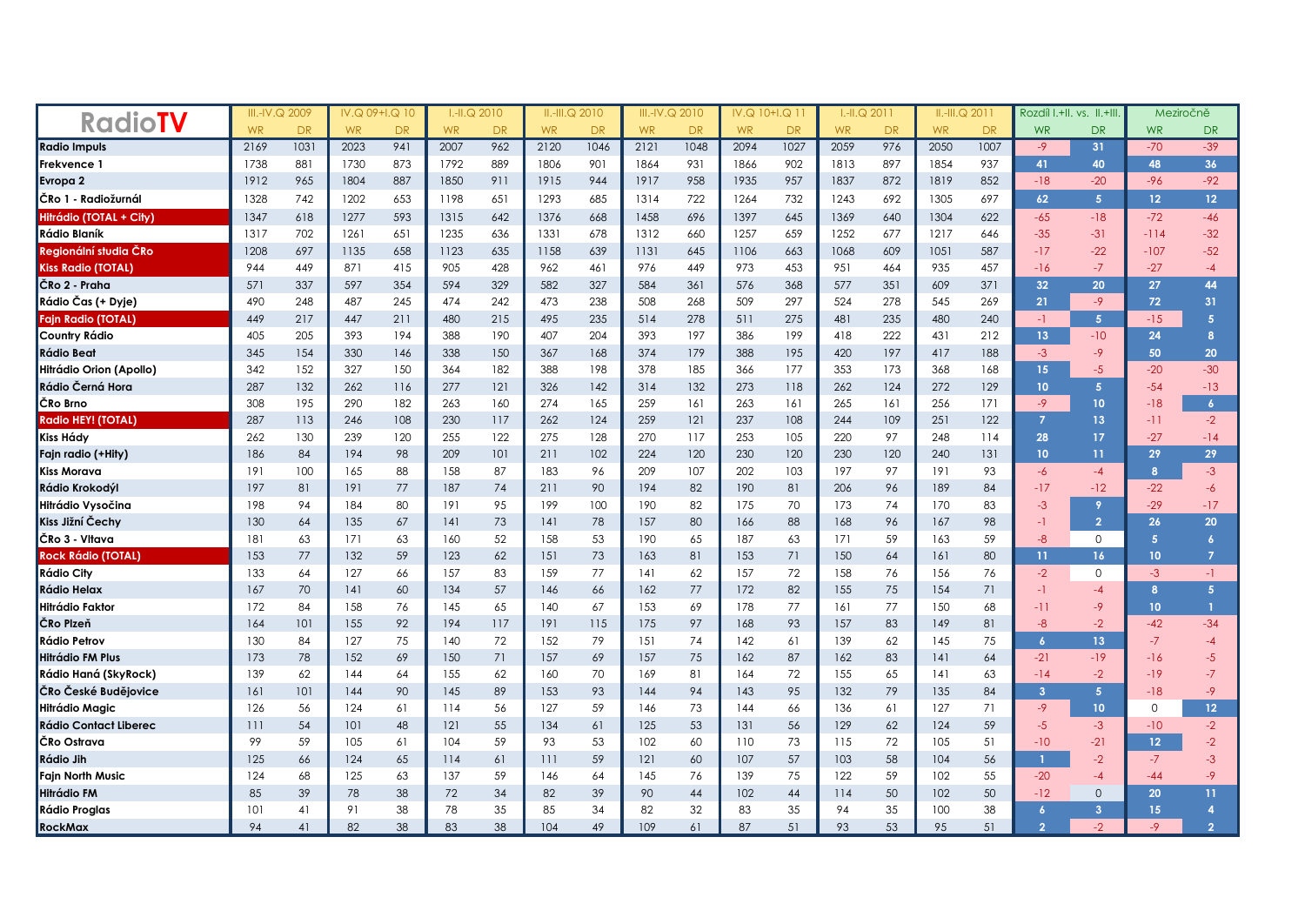|                       | III.-IV.Q 2009 |                          | IV.Q 09+I.Q 10 |                          | $I.H.Q$ 2010 |           | $II.-III.Q$ 2010 |                 | III.-IV.Q 2010 |                | IV.Q 10+I.Q 11 |                | $I.H.Q$ 2011   |              | $II.-III.Q$ 2011 |                | Rozdíl I.+II. vs. II.+III |                |                | Meziročně        |
|-----------------------|----------------|--------------------------|----------------|--------------------------|--------------|-----------|------------------|-----------------|----------------|----------------|----------------|----------------|----------------|--------------|------------------|----------------|---------------------------|----------------|----------------|------------------|
| <b>RadioTV</b>        | <b>WR</b>      | <b>DR</b>                | <b>WR</b>      | <b>DR</b>                | <b>WR</b>    | <b>DR</b> | <b>WR</b>        | <b>DR</b>       | <b>WR</b>      | <b>DR</b>      | <b>WR</b>      | DR.            | <b>WR</b>      | <b>DR</b>    | <b>WR</b>        | <b>DR</b>      | <b>WR</b>                 | <b>DR</b>      | <b>WR</b>      | <b>DR</b>        |
| Kiss 98 FM            | 92             | 41                       | 96             | 40                       | 102          | 40        | 101              | 44              | 87             | 36             | 92             | 33             | 97             | 38           | 94               | 40             | $-3$                      | $\overline{2}$ | $-7$           | $-4$             |
| ČRo Hradec Králové    | 97             | 48                       | 77             | 41                       | 77           | 38        | 83               | 39              | 87             | 48             | 92             | 57             | 87             | 50           | 93               | 54             | $\overline{6}$            | $\overline{4}$ | 10             | 15 <sup>°</sup>  |
| Rádio Rubi            | 114            | 52                       | 109            | 51                       | 119          | 53        | 116              | 61              | 109            | 52             | 111            | 41             | 99             | 39           | 91               | 46             | $-8$                      | $\overline{7}$ | $-25$          | $-15$            |
| <b>Kiss Proton</b>    | 82             | 36                       | 83             | 31                       | 90           | 34        | 92               | 42              | 85             | 39             | 91             | 42             | 104            | 48           | 90               | 38             | $-14$                     | $-10$          | $-2$           | $-4$             |
| ČRo Sever             | 96             | 48                       | 88             | 50                       | 81           | 40        | 89               | 35              | 84             | 38             | 80             | 45             | 74             | 40           | 86               | 40             | 12 <sup>2</sup>           | $\circ$        | $-3$           | 5 <sup>1</sup>   |
| <b>Rádio Egrensis</b> | 101            | 59                       | 93             | 50                       | 85           | 42        | 104              | 47              | 99             | 44             | 92             | 43             | 92             | 45           | 81               | 42             | $-11$                     | $-3$           | $-23$          | $-5$             |
| Rádio Bonton          | 109            | 42                       | 101            | 42                       | 119          | 44        | 123              | 41              | 94             | 39             | 91             | 39             | 95             | 32           | 81               | 26             | $-14$                     | -6             | $-42$          | $-15$            |
| Kiss Delta            | 107            | 53                       | 83             | 42                       | 90           | 43        | 101              | 43              | 100            | 34             | 93             | 41             | 88             | 48           | 79               | 37             | $-9$                      | $-11$          | $-22$          | $-6$             |
| Fajn Rádio Life       | 73             | 38                       | 69             | 29                       | 84           | 30        | 83               | 39              | 85             | 48             | 81             | 43             | 65             | 25           | 79               | 30             | 14                        | 5 <sup>1</sup> | $-4$           | $-9$             |
| Rádio Hey! (Ostrava)  | 108            | 45                       | 100            | 43                       | 83           | 45        | 89               | 45              | 93             | 47             | 88             | 44             | 86             | 40           | 77               | 39             | $-9$                      | $-1$           | $-12$          | $-6$             |
| Radio 1               | 81             | 41                       | 67             | 30                       | 75           | 37        | 78               | 42              | 73             | 33             | 75             | 35             | 76             | 40           | 76               | 43             | 0                         | 3 <sup>2</sup> | $-2$           | $\mathbf{1}$     |
| Rádio Zlín            | 107            | 38                       | 106            | 42                       | 84           | 33        | 86               | 37              | 90             | 40             | 88             | 35             | 80             | 26           | 75               | 16             | $-5$                      | $-10$          | $-11$          | $-21$            |
| Rádio Jizera          | 92             | 49                       | 79             | 43                       | 86           | 54        | 88               | 54              | 94             | 51             | 102            | 52             | 81             | 39           | 74               | 41             | $-7$                      | $\overline{2}$ | $-14$          | $-13$            |
| Rádio Hey! (Brno)     | 91             | 39                       | 72             | 37                       | 69           | 40        | 77               | 37              | 70             | 28             | 59             | 22             | 54             | 22           | 71               | 35             | 17                        | 13             | -6             | $-2$             |
| ČRo Olomouc           | 111            | 59                       | 102            | 53                       | 95           | 43        | 102              | 42              | 105            | 50             | 95             | 56             | 90             | 54           | 67               | 35             | $-23$                     | $-19$          | $-35$          | $-7$             |
| Rádio Relax           | 105            | 55                       | 90             | 48                       | 82           | 36        | 91               | 45              | 94             | 50             | 104            | 49             | 86             | 45           | 67               | 30             | $-19$                     | $-15$          | $-24$          | $-15$            |
| Kiss Publikum         | 80             | 25                       | 70             | 27                       | 69           | 29        | 69               | 30              | 68             | 36             | 76             | 41             | 77             | 40           | 66               | 37             | $-11$                     | $-3$           | $-3$           | $\overline{7}$   |
| RockZone 105,9 FM     | 75             | 28                       | 85             | 25                       | 63           | 23        | 64               | 33              | 64             | 30             | 58             | 30             | 64             | 30           | 60               | 29             | -4                        | -1             | -4             | $-4$             |
| Fajn Rádio Agara      | 66             | 27                       | 59             | 21                       | 50           | 25        | 55               | 30              | 60             | 34             | 61             | 37             | 64             | 31           | 59               | 24             | $-5$                      | $-7$           | 4              | $-6$             |
| Oldies Rádio          | 52             | 22                       | 43             | 15                       | 35           | 13        | 40               | 15              | 45             | 21             | 57             | 26             | 60             | 23           | 56               | 25             | -4                        | $\overline{2}$ | 16             | 10 <sub>10</sub> |
| Programová síť BBC    | 48             | 19                       | 45             | 16                       | 42           | 15        | 37               | 12              | 45             | 14             | 45             | 15             | 39             | 8            | 53               | 15             | 14                        | $\overline{7}$ | 16             | 3 <sup>1</sup>   |
| Hitrádio Dragon       | 84             | 36                       | 87             | 37                       | 81           | 38        | 83               | 39              | 71             | 34             | 67             | 28             | 71             | 30           | 52               | 24             | $-19$                     | -6             | $-31$          | $-15$            |
| ČRo 6                 | 49             | 30                       | 43             | 30                       | 38           | 26        | 42               | 23              | 52             | 28             | 45             | 26             | 42             | 23           | 49               | 29             | $\overline{7}$            | $\epsilon$     | $\overline{7}$ | $\overline{6}$   |
| ČRo Region - Vysočina | 49             | 29                       | 52             | 29                       | 46           | 29        | 54               | 31              | 56             | 34             | 48             | 29             | 49             | 26           | 49               | 28             | $\circ$                   | $\overline{2}$ | $-5$           | $-3$             |
| Rádio Hey! (Profil)   | 32             | $\overline{7}$           | 31             | 11                       | 30           | 15        | 37               | 22              | 40             | 22             | 41             | 21             | 47             | 26           | 45               | 24             | $-2$                      | $-2$           | 8              | $\overline{2}$   |
| Rádio Hey! (Praha)    | 45             | 19                       | 33             | 14                       | 36           | 12        | 46               | 15              | 41             | 16             | 40             | 16             | 50             | 19           | 44               | 18             | -6                        | $-1$           | $-2$           | 3 <sup>1</sup>   |
| Expresradio           | 43             | 19                       | 39             | 18                       | 42           | 20        | 34               | 21              | 33             | 20             | 35             | 15             | 46             | 17           | 43               | 20             | $-3$                      | 3 <sup>2</sup> | 9              | $-1$             |
| ČRo Regina            | 56             | 22                       | 51             | 25                       | 49           | 31        | 49               | 29              | 50             | 19             | 44             | 15             | 41             | 15           | 43               | 17             | $\overline{2}$            | $\overline{2}$ | -6             | $-12$            |
| Rádio Spin            | 54             | 28                       | 48             | 28                       | 42           | 21        | 42               | 20              | 46             | 19             | 47             | 18             | 44             | 21           | 39               | 19             | $-5$                      | $-2$           | $-3$           | -1               |
| Hitrádio Magic Brno   | 34             | 15                       | 40             | 16                       | 41           | 18        | 41               | 20              | 45             | 24             | 46             | 24             | 41             | 16           | 38               | 18             | $-3$                      | $\overline{2}$ | $-3$           | $-2$             |
| ČRo Pardubice         | 32             | 13                       | 37             | 15                       | 33           | 16        | 31               | 17              | 33             | 18             | 31             | 18             | 29             | 13           | 36               | 12             | $\overline{7}$            | -1             | 5              | $-5$             |
| ČRo Region - StČ      | 35             | 22                       | 34             | 20                       | 36           | 13        | 39               | 20              | 36             | 26             | 32             | 21             | 29             | 16           | 32               | 14             | $\overline{3}$            | $-2$           | $-7$           | -6               |
| <b>Dance Radio</b>    | 15             | $\overline{4}$           | 16             | 10                       | 25           | 16        | 30               | 19              | 29             | 13             | 38             | 14             | 36             | 16           | 28               | 15             | $-8$                      | $-1$           | $-2$           | $-4$             |
| <b>Classic FM</b>     | 33             | 15                       | 28             | 12                       | 20           | 8         | 28               | 11              | 39             | 16             | 25             | 12             | 20             | 8            | 26               | 15             | 6                         | $\overline{7}$ | $-2$           | 4                |
| Gama Rádio            |                | $\sim$                   | 15             | 6                        | 21           | 12        | 21               | $\overline{11}$ | 12             | 5              | 14             | 5              | 20             | 5            | 23               | 9              | $\overline{3}$            | 4              | $\overline{2}$ | $-2$             |
| ČRo Radio Wave        | 10             | $\overline{4}$           | 10             | 3                        | 13           | 5         | 10               | 3               | 12             | 5              | 16             | $\overline{4}$ | 12             | $\mathbf{O}$ | 20               | $\overline{4}$ | 8                         | $\overline{4}$ | 10             | $\mathbf{1}$     |
| ČRo Leonardo          | 17             | 4                        | 18             | 5                        | 15           | 5         | 17               | 6               | 23             | 8              | 24             | 8              | 21             | 6            | 18               | $\overline{4}$ | $-3$                      | $-2$           | $\overline{1}$ | $-2$             |
| Free Rádio 107 FM     |                | $\overline{\phantom{a}}$ |                | $\overline{\phantom{a}}$ | 40           | 20        | 31               | 21              | 28             | 14             | 29             | 13             | 20             | 13           | 17               | 11             | $-3$                      | $-2$           | $-14$          | $-10$            |
| Rádio Jihlava         |                |                          |                |                          | 12           | 3         | 19               | 6               | 18             | 8              | 15             | $\overline{7}$ | 13             | 3            | 17               | 6              | $\overline{a}$            | 3 <sup>2</sup> | $-2$           | $\circ$          |
| ČRo Rádio Česko       | 11             | $\overline{7}$           | 15             | $\mathsf{Q}$             | 13           | 5         | 10               | $\overline{2}$  | 11             | $\overline{2}$ | 13             | 6              | 13             | 9            | 15               | 6              | $\overline{2}$            | $-3$           | 5              | $\overline{A}$   |
| Rádio Hey! (Čechy)    | 11             | 3                        | 10             | 3                        | 12           | 5         | 13               | 5               | 15             | 8              | 9              | 5              | $\overline{7}$ | $\mathbf{2}$ | 14               | 6              |                           | $\overline{a}$ |                |                  |
| <b>Rádio Samson</b>   |                |                          |                |                          | 13           | 5         | 9                |                 |                |                | 3              |                | 12             | 6            | 13               | $\overline{7}$ |                           |                |                | $\overline{2}$   |